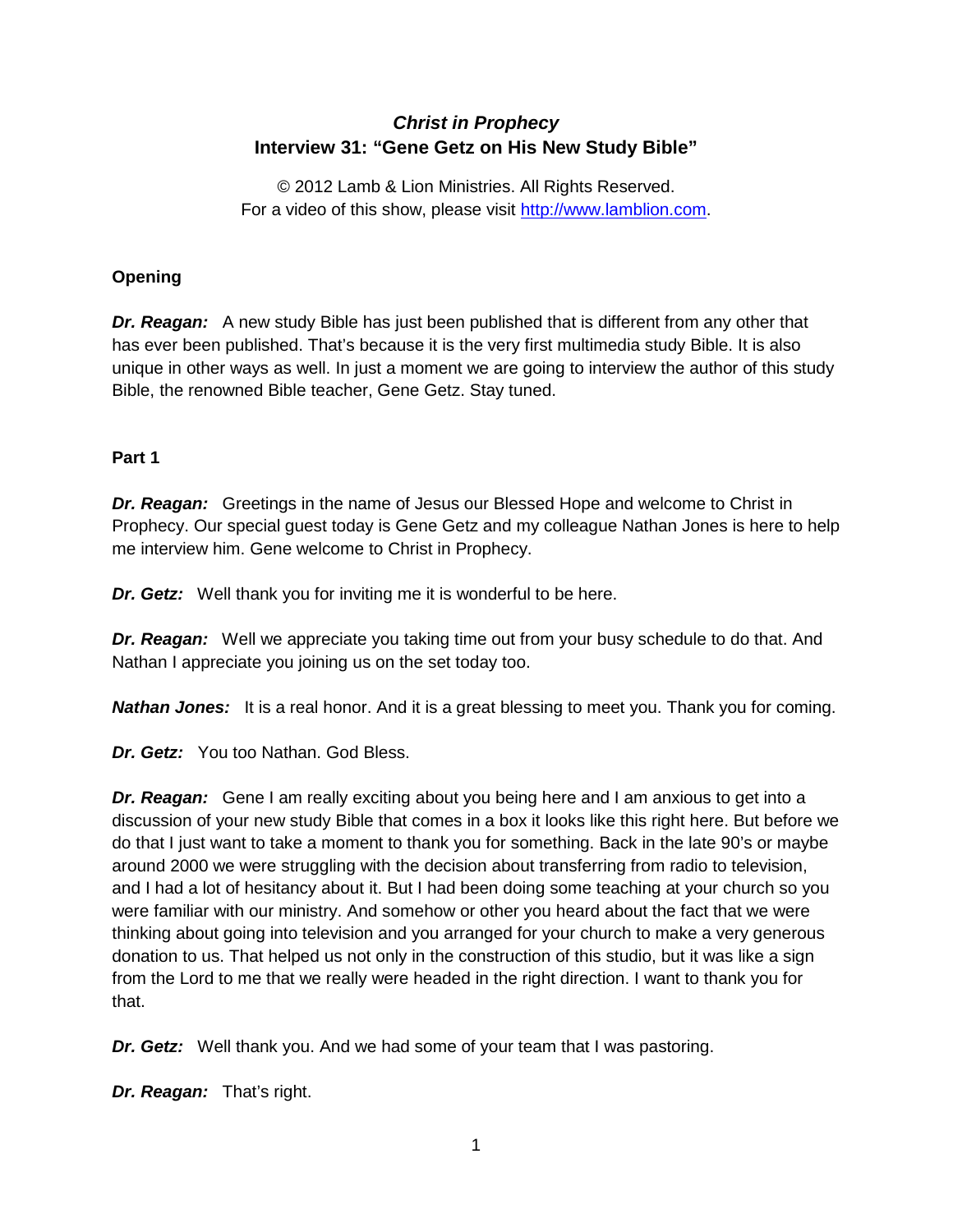*Dr. Getz:* And of course they had great respect for you.

*Dr. Reagan:* Well we just really appreciate it. We launched that television program, this program in September of 2002; we are now into our  $10<sup>th</sup>$  year of broadcasting. We about to broadcast our 500<sup>th</sup> television program thanks to people like you who were so generous to help us.

*Nathan Jones:* What a blessing. Folks Gene Getz is a pastor, teacher, writer, Bible expositor, church planter, and broadcaster. And he is the author or more than 60 books. He currently serves as the President for the Center of Church Renewal, and he hosts a daily radio program called *Renewal,* which is heard on the Moody Radio Network as well as satellite radio. He received his education from Moody Bible Institute, Rocky Mountain College, Wheaton Graduate School, and New York University where he earned his doctorate. And he served on the faculty at Moody Bible Institute, and Dallas Theological Seminary.

*Dr. Reagan:* And his latest accomplishment, perhaps representing his most important contribution to Christendom is this new study Bible called, *The Life Essential Study Bible*, with the subtitle *Biblical Principles to Live By.* Gene before we get into a discussion of your Bible I just got to tell you a story, really an incredible thing that happened to me recently. And that is my oldest daughter came by one day after work and she was very excited. And I said, "What are you so excited about?" She said, "Dad I got a new Bible. It's just great!" She said, "You won't believe it." And I said, "What is it?" She said, "It is a new Bible put out by Gene Getz." Well I didn't know that you were getting ready to put out a Study Bible and that really excited me to know that you had done that. So I said, "Well what's so special about it?" She said, "You won't believe." So we sat down and we probably spent 30 minutes going through your Bible and she was showing me all the features of it. And I was just sort of blown away by it. And then about 5 days later I get this box in the mail and here is a copy of your study Bible that you had sent me with my name embossed on the cover.

*Dr. Getz:* Boy that's the Lord's timing.

*Dr. Reagan:* It really was. And I decided hey I've got to do something about this particular Bible. So I called you and asked you if you would come on the program and you graciously decided to do so. Thank you for the gift.

*Dr. Getz:* Oh you're welcome.

*Nathan Jones:* I've never seen him so excited about a Bible. He came in and was showing us all.

*Dr. Reagan:* I have a question for you. The market today is literally flooded with study Bibles. There are prophecy Bibles. Right there Nathan has an Archaeology Bible.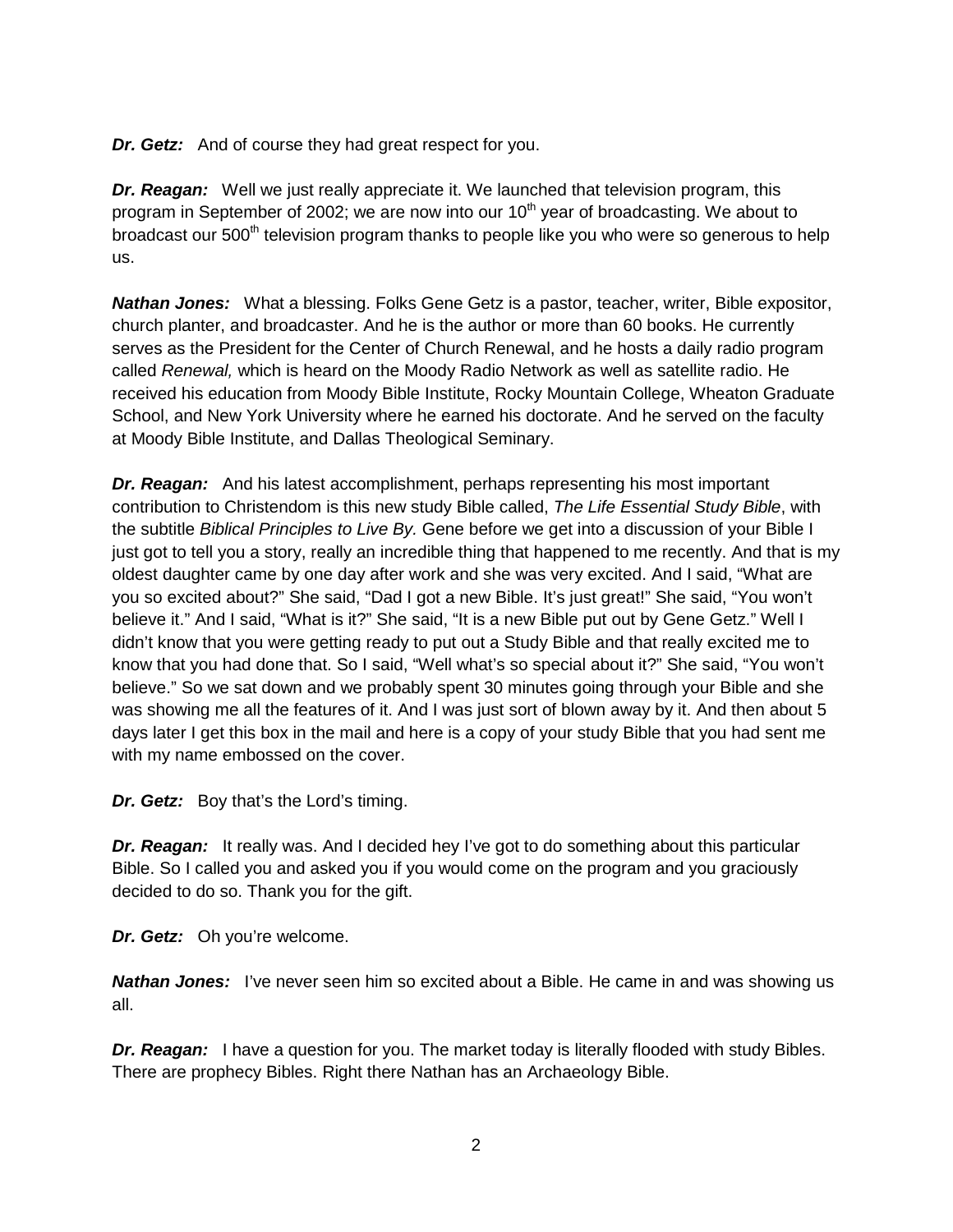## *Dr. Getz:* Right.

**Dr. Reagan:** I don't know if you are familiar with that or not?

*Dr. Getz:* I am.

*Dr. Reagan:* There's Creationist Bible. There are Bibles aimed at special groups like men, women, teenagers, you name it. It's just flooded with study Bibles. What motivated you to produce a new study Bible?

*Dr. Getz:* Well first of all there are a lot of study Bibles, and I use a lot of study Bibles writing this study Bible. But basically the reason I did it, it wasn't in my plan. I got a call from Rodman and Holman and they had just completed the New Holman Christian Standard Bible.

## *Dr. Reagan:* Yes.

*Dr. Getz:* And it was about a 10 year project that they had been working on. And I knew about it, I had seen books you know that had come out earlier; I saw the New Testament. And I was really impressed with what they were trying to do. To simplify it their goal was really the friendliness of the NIV which is a concept translation which I've used for years; but the literalness of the King James and Authorized. And they lean towards the literal word-by-word translation but trying to get it really friendly in English. And they had completed it 100 scholars had worked on it. And they said, "Gene would you do a Principles to Live by Study Bible from Genesis to Revelation?" And of course they knew my style because they had published about 10, well actually 12 of my character books on Old Testament characters, and two on the New Testament. But basically after every chapter of exposition I would end with principles to live by, that reflected the Biblical content. And so they knew my style so they said, "Would you do a Principles to Live by Study Bible from Genesis to Revelation." So that's how it came about. And I was in the process of transitioning as Senior Pastor, passing the baton to my successor at what was Fellowship Bible Church North, now it is Chase Oaks Church. And so it was just perfect timing. And so I said, "Yes, I'll take on that project."

# *Dr. Reagan:* And how long ago was that? Seven years?

*Dr. Getz:* Seven years a little over 7 years ago. And actually it was 10 years for the invitation. It took me 3 years to gear up and get going, but it took 7 years to complete the project. By the way you will be interested in this; we thought maybe I could do it in 2 years. You now like borrowing from stuff that I had written before because I had taught a lot of passages and I had a lot of books. But boy when I got into this I realized you know sentence by sentence, line by line I had to do something absolutely fresh. I used my own books as resources like I use other people. But I knew if this thing was going to have cohesion. If it is really going to really hold together, really flow, and unfold the whole Biblical story I needed to start from scratch. So that is why it took 7 years. Well actually 6 years, and a year to actually edit everything.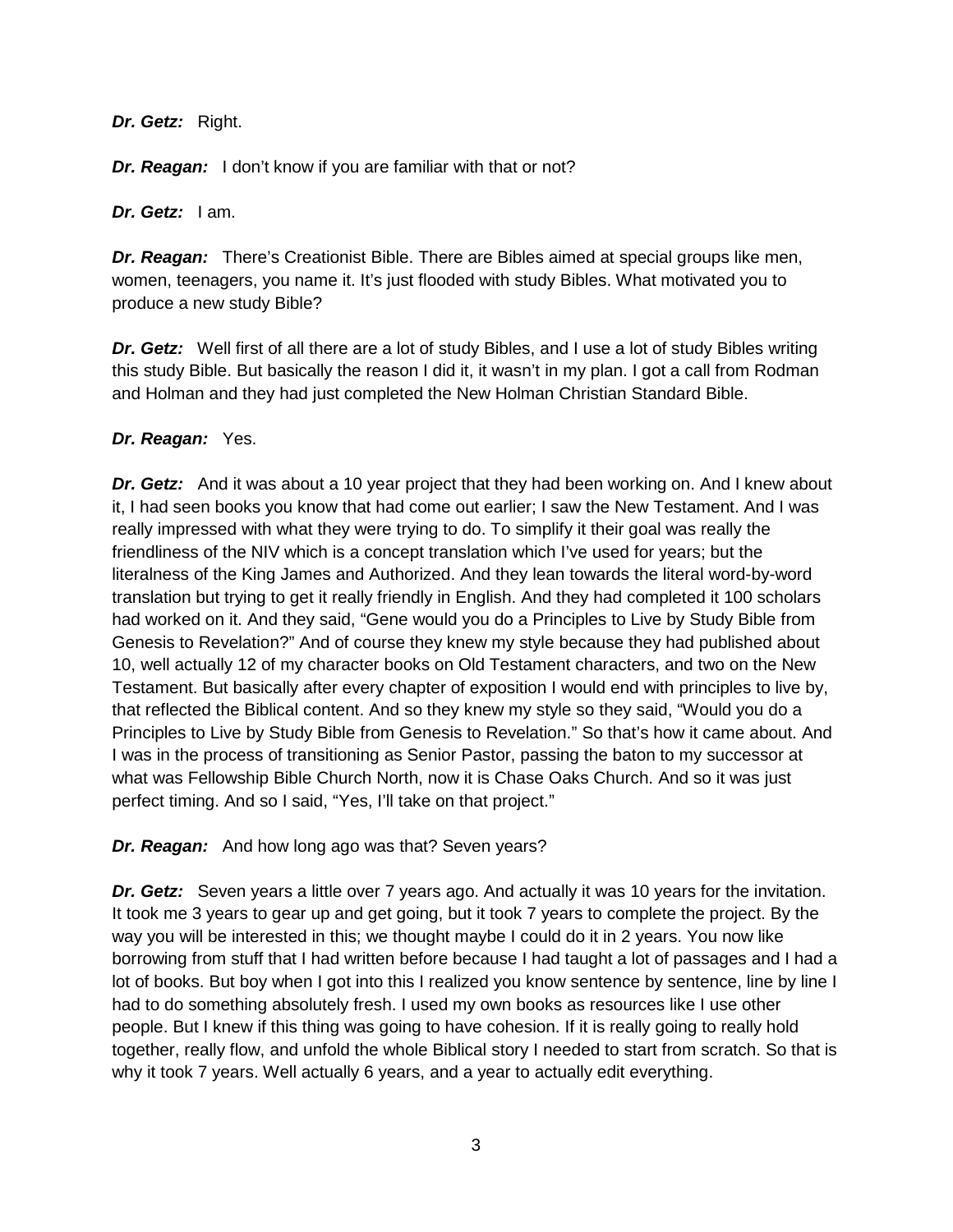*Dr. Reagan:* Well in just a moment we are going to come back and we are going to really delve into this and talk about what makes it so unique.

# **Part 2**

*Dr. Reagan:* Welcome back to our interview of Dr. Gene Getz, the author of the new *Life Essential Study Bible*. Gene your new Bible is really unique in a number of ways. One thing it talks about Biblical principles to live by, what is that all about?

*Dr. Getz:* Well actually when I took on this project one of the things that they wanted me to do was principles to live by from Genesis to Revelation; so consequently because this had become an emphasis in my own ministry, frequently in my expositions of Scripture. I come back and I say, okay what are the principles that are true for us today that grow out of this passage of Scripture? I call them supra-cultural principles.

*Dr. Reagan:* What does that mean supra-culture?

*Dr. Getz:* Well basically a supra-cultural principle if it is indeed a Biblical principle- an enduring truth, then it can be applied at any moment in history, any place in the world, any place. In other words if it can't be applied in a little rainforest village you know in the heart of the Brazilian jungle, as well as in the United States of America following some tragedy or something, then it's probably not supra-cultural. Probably isn't reflecting the true biblical story.

*Dr. Reagan:* Give us an example.

**Dr. Getz:** Well for example Nehemiah, let's just take in Nehemiah the first principle that I have in Nehemiah is I call it intense prayer. And the principle simply reads, "When we are in the midst of agonizing circumstances that seem hopeless we should freely share our painful thoughts and feelings with God." And basically that was Nehemiah's situation. The walls were broken down. There wasn't a thing he could do and so he went to prayer. He sat down he wept, he mourned. A number of days he fasted, he prayed before the God of heaven. Now that principle is stated so it applies to you and to me. And what I point out here is that yes, if you go to the New Testament and I tried to verify every principle from the Old with the New, if I couldn't verify it then it probably wasn't supra-cultural because I wanted these principles to reflect the whole biblical story. So if you go to the New Testament yes a lot on prayer, we are to pray without ceasing which means it should be a regular part of our life. But if you go further into the New Testament you will find that Jesus used an illustration that indicates that we should cry out to God day and night under certain circumstances when we are deep trouble and he used the widow to illustrate that. And he said if your father will hear, if a pagan magistrate will hear, what about our Heavenly Father? So the principle is ended with a question as I explain this. Though prayer should be a pervasive part of our lives, yeah, what are some of the more difficult events in our lives when we should seek God's help more earnestly? That's the will of God, that principle will apply any place in the world.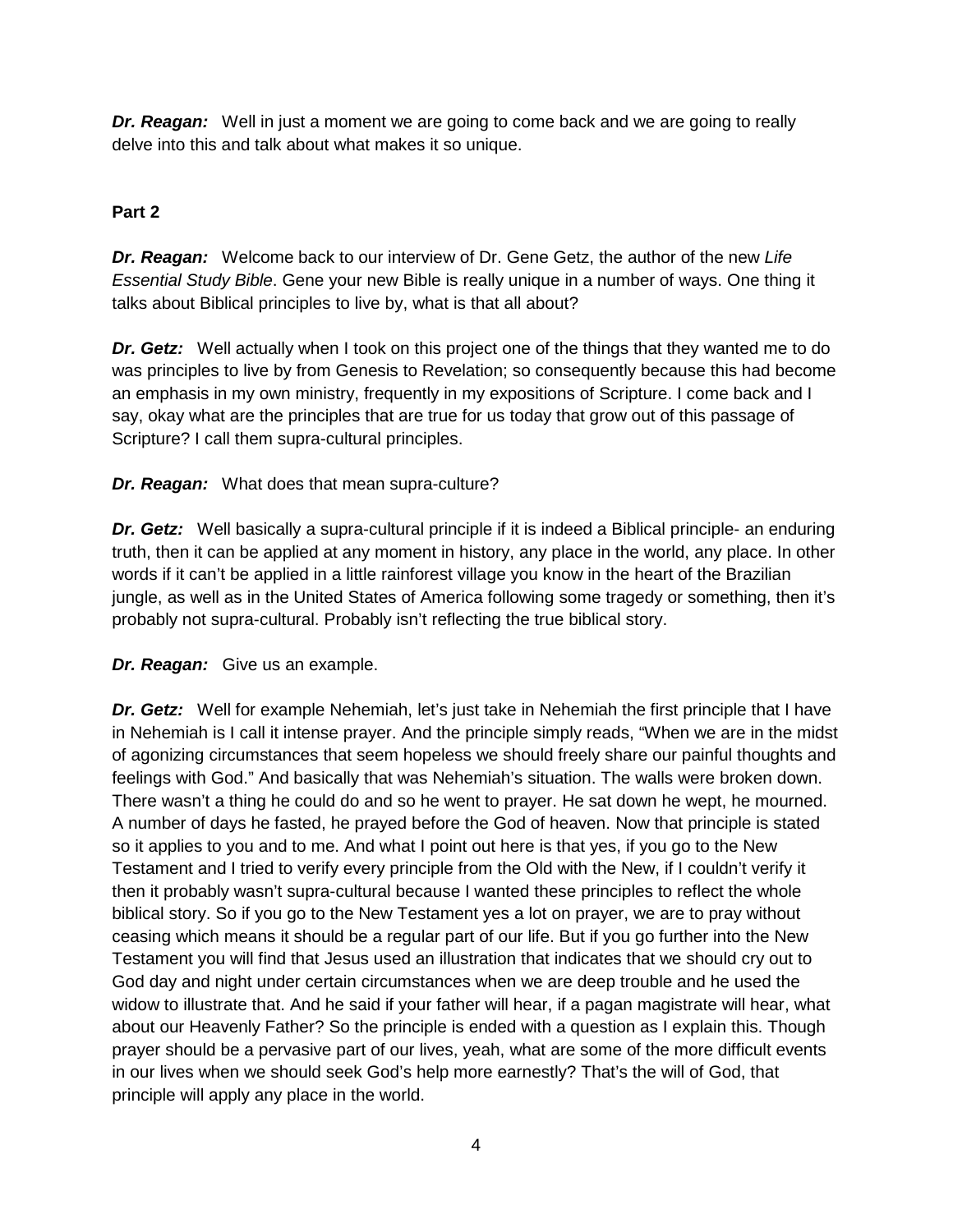*Dr. Reagan:* And you have the principle outlined or highlighted in blue in the text itself.

*Dr. Getz:* The text, the big idea of the text.

*Dr. Reagan:* And then right in the text you have your principle.

*Dr. Getz:* Principle, and I wanted to lay the explanation and the principle as close to the text as possible.

*Dr. Reagan:* And you have 1500 of these?

*Dr. Getz:* 1500 principles.1500 segments. 500,000 words approximately that I've included here. And that sounds like a lot of words and it is. But the plain vanilla Bible is about 750,000 so it's not quite twice the size, still you don't need a truck to carry it.

*Dr. Reagan:* Another feature in addition to having the principle right there where the text appears you have this funny looking little deal right here called you know I am not up on technology things but Nathan is and Nathan tells me this is called a?

*Nathan Jones:* Quick response code or QR code.

*Dr. Getz:* QR code right.

*Dr. Reagan:* And that is one of the most remarkable things about this Bible.

*Dr. Getz:* That makes it a multi-media study Bible, the first of its kind. That's a miracle in itself because when I started teaching this material 7 years before it was published we decided to video tape it all, all the presentation just put it on the worldwide web; and using all the PowerPoint slides. And this technology didn't exist.

*Dr. Reagan:* Yeah.

*Nathan Jones:* Well kind of auto dealers were using it.

*Dr. Getz:* That's right, but not video. The video connection was only about year and half old. And so they called me, they actually had this Dave, they had this Bible laid out…

*Dr. Reagan:* Ready to go.

*Dr. Getz:* …in Denmark. It was all laid out and they called me and said, "Gene we want to take all those video segments 1500 of them, have a QR code for every principle. So boy did that put us on fast forward!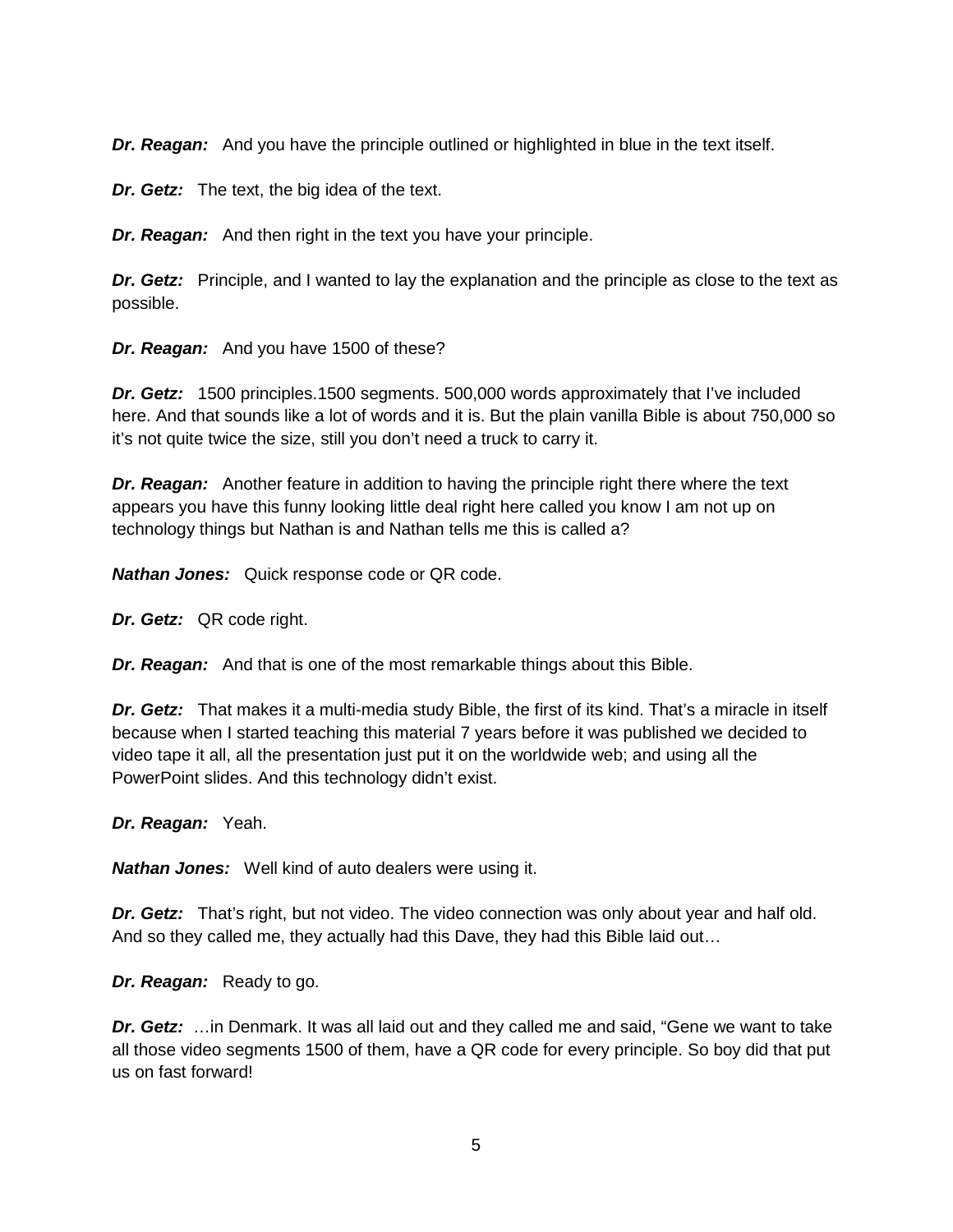*Dr. Reagan:* Nathan you explain what happens, how do you use this?

*Nathan Jones:* What you will need is a Smartphone or something that has a QR or barcode scanner.

*Dr. Reagan:* Alright.

*Nathan Jones:* Like Scan Life for instance, you download the app, all you have to do is hold it over the code. And you will see this in grocery stores, and bookstores, they are everywhere now just in the last year. You hold it over it takes a picture and it will take you right to. So basically if you go on a webpage it is a link, it is a link that takes you to a video or page.

*Dr. Reagan:* Yeah but we aren't making it clear where it takes you. It takes you to a video presentation where he is actually teaching on this principle.

*Nathan Jones:* 1500 teachings.

*Dr. Getz:* On the worldwide web.

*Dr. Reagan:* 250 hours isn't it?

*Dr. Getz:* That's right, that's right.

*Dr. Reagan:* And each segment is what 10 to 15 minutes?

*Dr. Getz:* 10 to 15, it can't go longer than 15 because of ….

*Dr. Reagan:* Limits on YouTube.

**Dr. Getz:** ... the limits on YouTube. But this particular one right here that we recommend and you can get this on an iPhone 4 or on Android and this particular one is called The Life Essentials QR Reader, it is designed just for this Bible.

*Dr. Reagan:* Oh, okay.

*Nathan Jones:* Oh so your own app made for this.

*Dr. Getz:* Right and that has several features, but it has a lot of content and once you download that, it is a free app, then you can connect with these codes. But there is another thing about this, and that is once you bring that down as you can see right here, if I can get this thing to back up. But it will take you actually to a list of all of the videos.

*Dr. Reagan:* Okay.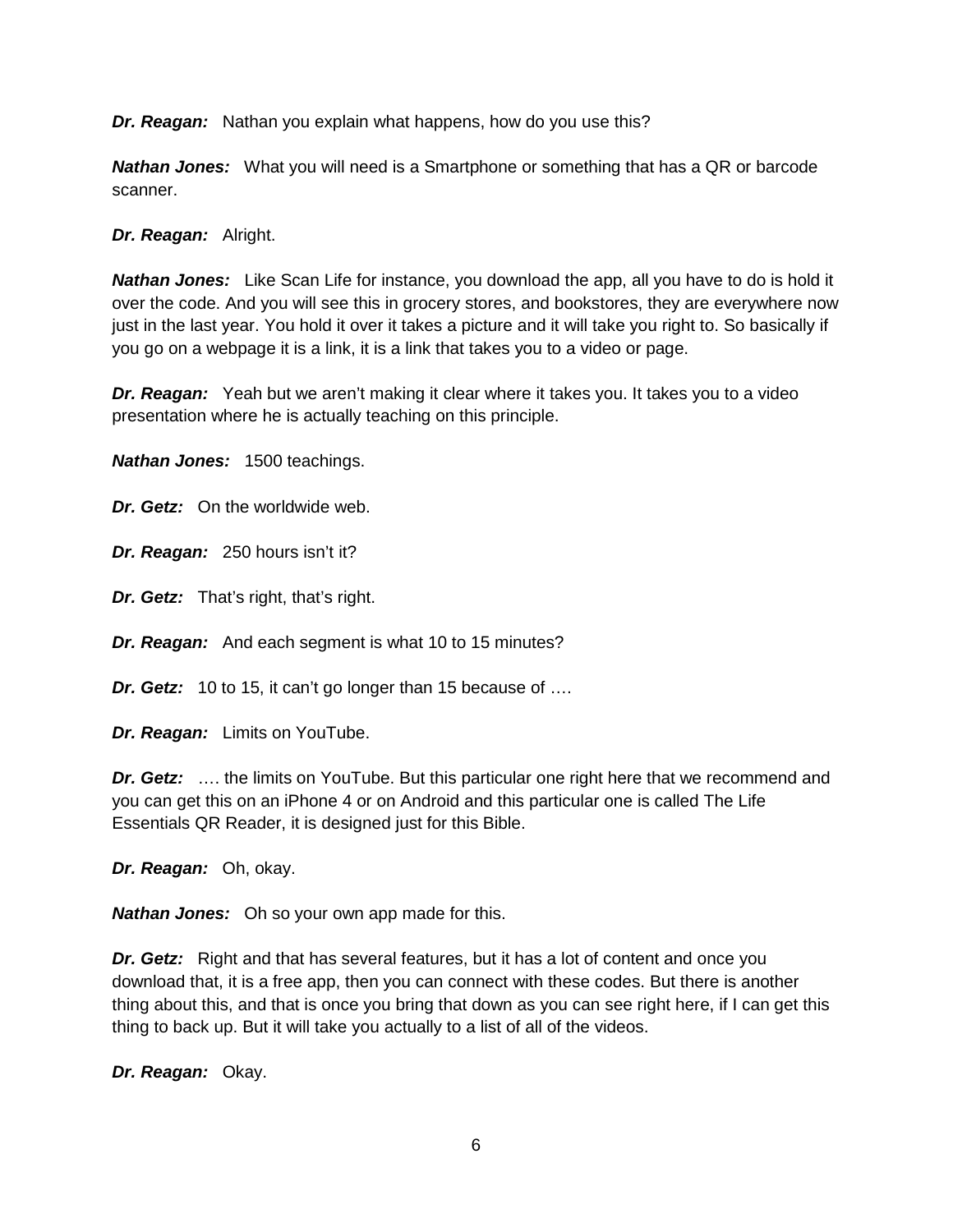*Dr. Getz:* And that list of videos it will give you the book of the Bible, like you can scroll to Leviticus it gives you all of the principles all you have to do it touch on that.

*Dr. Reagan:* But you don't have the app for this to work, I mean you can just take a picture and it will take you right to the website.

*Dr. Getz:* Yeah, it will but you have to have the app to do that, yes you do.

*Nathan Jones:* Some kind of QR reader.

*Dr. Getz:* Some kind of QR reader.

*Dr. Reagan:* Oh, a QR reader, okay.

*Dr. Getz:* Now you can go with a computer.

*Dr. Reagan:* Let's have a demonstration of this in Matthew 24 you have a principle here that is one that I would like for us to take a look at. It says, "Even though we do not know when Jesus Christ will remove believers from this world. We are to prepare ourselves by faithfully living in His will." Go ahead Nathan.

*Nathan Jones*: Okay, just hold it right over there, line it up.

*Dr. Reagan:* And there it is.

## **Gene Getz Video**

**Narrator:** Christ's Second Coming. Even though we do not know when Jesus Christ will remove believers from this world we are to prepare ourselves by faithfully living in His will.

*Dr. Getz:* What is relevant in this passage to us today? Well Matthew 24 says, "Now concerning that day and hour no one knows neither the angels in Heaven nor the Son accept the Father only." In other words no one knows when Jesus Christ is going to return to this earth. Date setting is always inappropriate, in terms of the Rapture, in terms of the coming of Jesus Christ because no one knows the day or the hour. And no one knows when the Rapture will take place it's a mystery. We read about that in 1 Corinthians 15, in a moment now, you see this is a different event. In a moment in the twinkly of an eye, at the last trumpet for the trumpet will sound the dead will be raised incorruptible, we will all be changed. We read about this in 1 Thessalonians 4 that's a different event where Jesus removes the Church from this earth and we're in Heaven with Him. And we then will return with Him in our glorified bodies when He comes the Second time which is the primary focus of what Matthew is talking about here, what Jesus is talking about in Matthew's recording in Matthew 24 and 25. But secondly the parables are certainly related to this, and let me walk through this as quickly as I can. Where He says,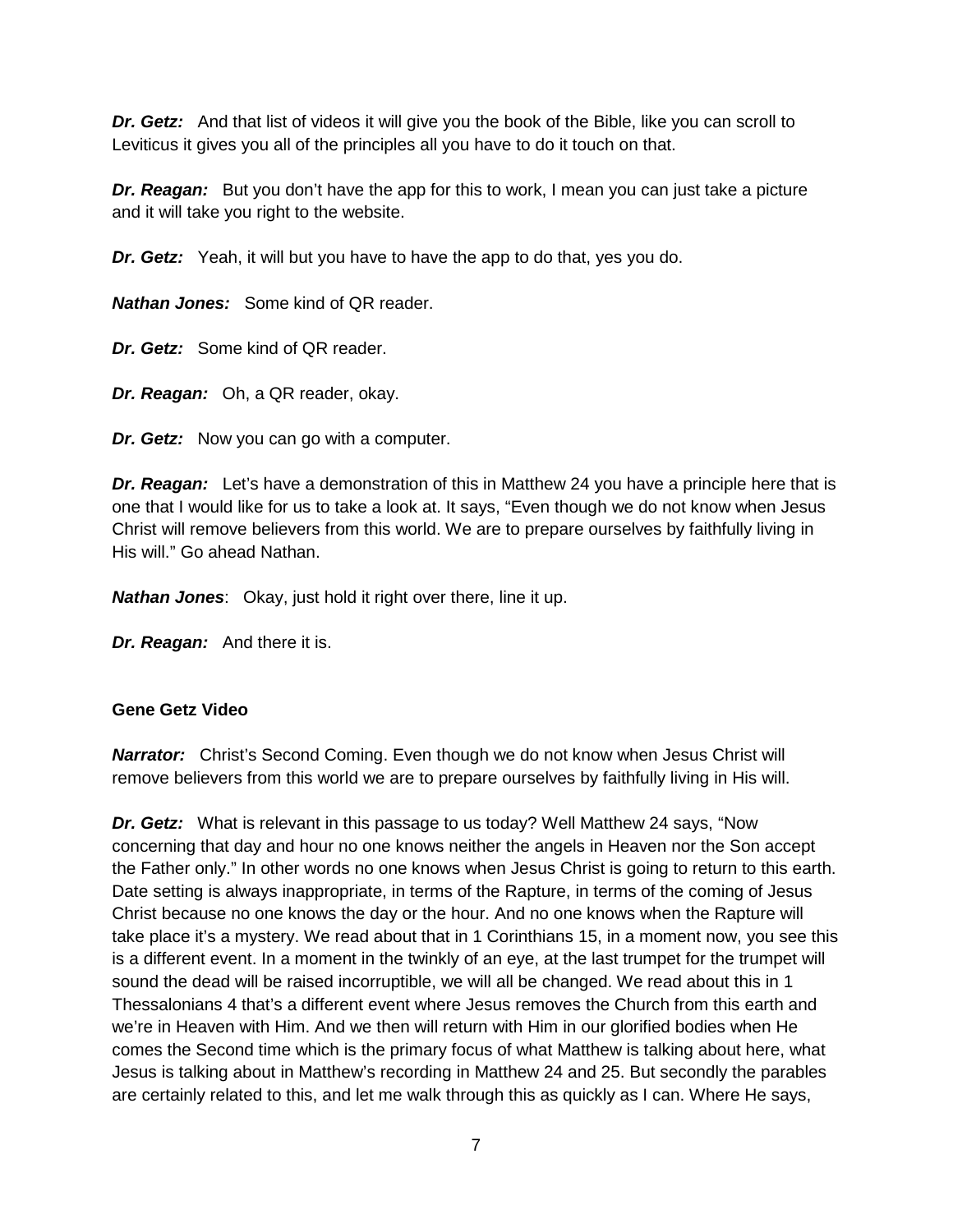"Now learn this parable from the fig tree, as soon as its branch becomes tender sprouts leaves, you know that summer is near." He uses this parable, so what is this saying? What is the lesson? The parable of the budding fig tree indicates there will be unmistakable signs in the physical, political, and religious world that will unfold prior to Christ's return on earth; those are all described in Matthew 24.But what are the signs for us today? The truth in the same parable can be applied to those days before the Church is removed for example 2 Timothy 3, and notice here the signs are more moral deterioration and spiritual. "Know this: difficult times will come in the last days." He is talking now about the last days before Christ removes the Church. People will be lovers of self, lovers of money, boastful, proud, blasphemers, disobedient to parents, ungrateful, unholy, unloving, irreconcilable, slanders without self-control, brutal without love for what is good, traitors, reckless, conceited, lovers of pleasure rather than lovers of God- holding to a form of religion but denying its power, avoid these people." That's spoken about the last days before Jesus Christ removes the Church. Now that's been around for 2,000 years, but what Paul says it is going to intensify, tremendously in our day. And so in that sense the parable of the fig tree certainly applies, you know we're seeing these things happen, even in our day. Look at another of the parables. "Who then is a faithful and sensible slave; whom his masters put in charge of his household? To give them food at the proper time; that slave whose master finds working when He comes will be rewarded. I assure you he will put him in charge of all of his possessions." Well that applies directly to the Second Coming of Christ to earth and so we say the parable of the faithful and sensible slave over his masters household also teaches all believers, that's us, to be faithful as God's servants over his household the Church."

## **Part 3**

**Dr. Reagan:** Well Gene that is just amazing to me to think you can click on that and watch you teaching. And people can do that all over the world right?

*Dr. Getz:* Absolutely, all over the world, anywhere there is access to the internet. For example I was teaching 23 pastors in India, wonderful guys, and I looked out and half of them had iPhones, and they all had computers. That means here's a guy up on the Burmese boarder a little hamlet, poor as church mice, and he could take his iPhone, he has the Bible and I can walk along beside him and help him prepare his message on any passage of Scripture. It boggles my mind; I am still trying to get my head around it. It is humbling and it is awesome, and exciting. Well that is great. I'm hooked hey let me see 2 Peter 3, do you have 2 Peter 3. *Dr. Reagan:* Yeah principle number 5 there.

*Nathan Jones:* Principle number 5, alright, let's check that one out.

### **Gene Getz Video**

**Narrator:** Looking for Christ's return; even though Jesus Christ has not returned for nearly 2,000 years, we should not become apathetic in looking for his return. Here is Dr. *Dr. Getz:*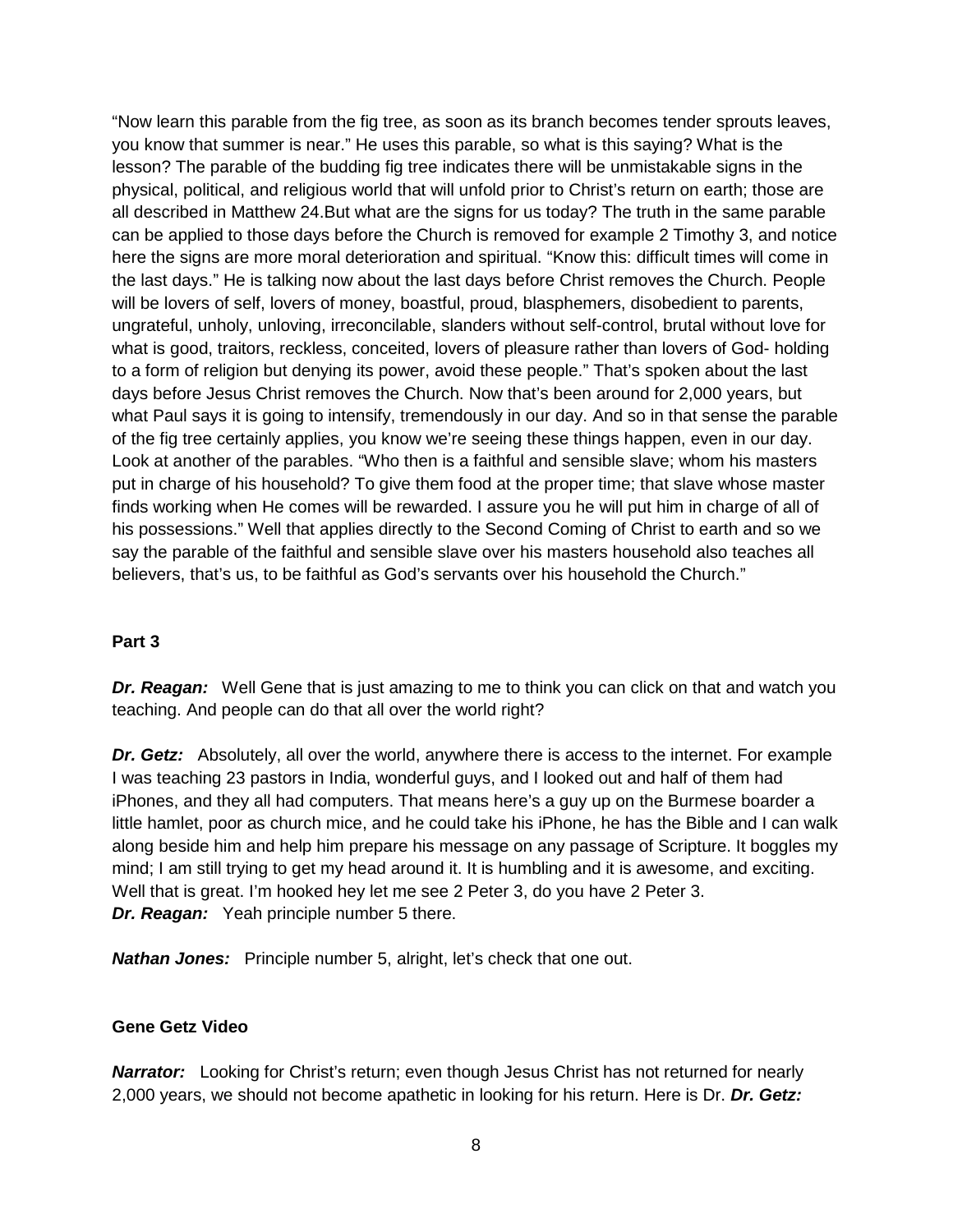**Dr. Getz:** Peter addresses that issue in chapter 3 verses 1-4 he says, "Dear friends this is now the second letter I've written to you." And of course he has already written one letter, he is referring to that first epistle, this is the second epistle. "In both I awaken your pure understanding with a reminder." Peter liked that word, "a reminder so that you can remember the words previously spoken by the holy prophets, and the commandment of our Lord and Savior given through your apostles. First be aware of this, scoffers will come." And that happened it was happening right in the First Century shortly after the Church was born relatively speaking. "Scoffers will come in the last days to scoff." Now one of the things that I think we need to keep in mind that the word last days actually begin with the coming of Jesus Christ. Remember in Hebrews it says, "In these last days he has spoken to us how; through His son." So we've been in the last days for nearly 2,000 years. Now you can imagine that very quickly within the First Century, since they were talking about immanency since they were talking about the fact that Christ could come at any moment. The scoffers said where is the promise of his coming? "So scoffers will come in the last days and say, 'Where is the promise of His Coming? For ever since the fathers fell asleep all things continue as they have been since the beginning of creation." And so Peter addresses this very, very serious issue of scoffers. In verses 8-9 if you move ahead it says, "Dear friends don't let this one thing escape you." And here he explains, "With the Lord one day is like 1,000 years." And there he is literally talking about a 1,000 years I believe. But he is saying as far as God's perspective is concerned He doesn't measure time like we measure time, one day can be like a 1,000 years; and 1,000 years like one day. And then He tells us very specifically why the Lord has not come. "The Lord does not delay His promise as some understand delay, but He is patient with you, not wanting any to perish but all to come to repentance." So one of the reasons why Jesus Christ has not returned is that he wants the door to be open to people to come to know Him as their personal Savior. He does not want to see anyone lost that's the heart of God. So consequently Peter addresses that issue. Well the fact is that He will come, 1 Corinthians 15 just one example, "listen," Paul said to the Corinthians, "Listen I am telling you a mystery, we will not all fall asleep, we will not all die, but we will all be changed, it will happen in a moment, in the twinkling of an eye at the last trumpet for the trumpet will sound and the dead will be raised incorruptible and we will be changed." In other words Jesus Christ will come.

#### **Part 4**

*Dr. Reagan:* Welcome back to our discussion with Gene Getz about his new study Bible called the *Life Essential Study Bible*.

*Nathan Jones:* That was really great.

*Dr. Getz:* Well thank you.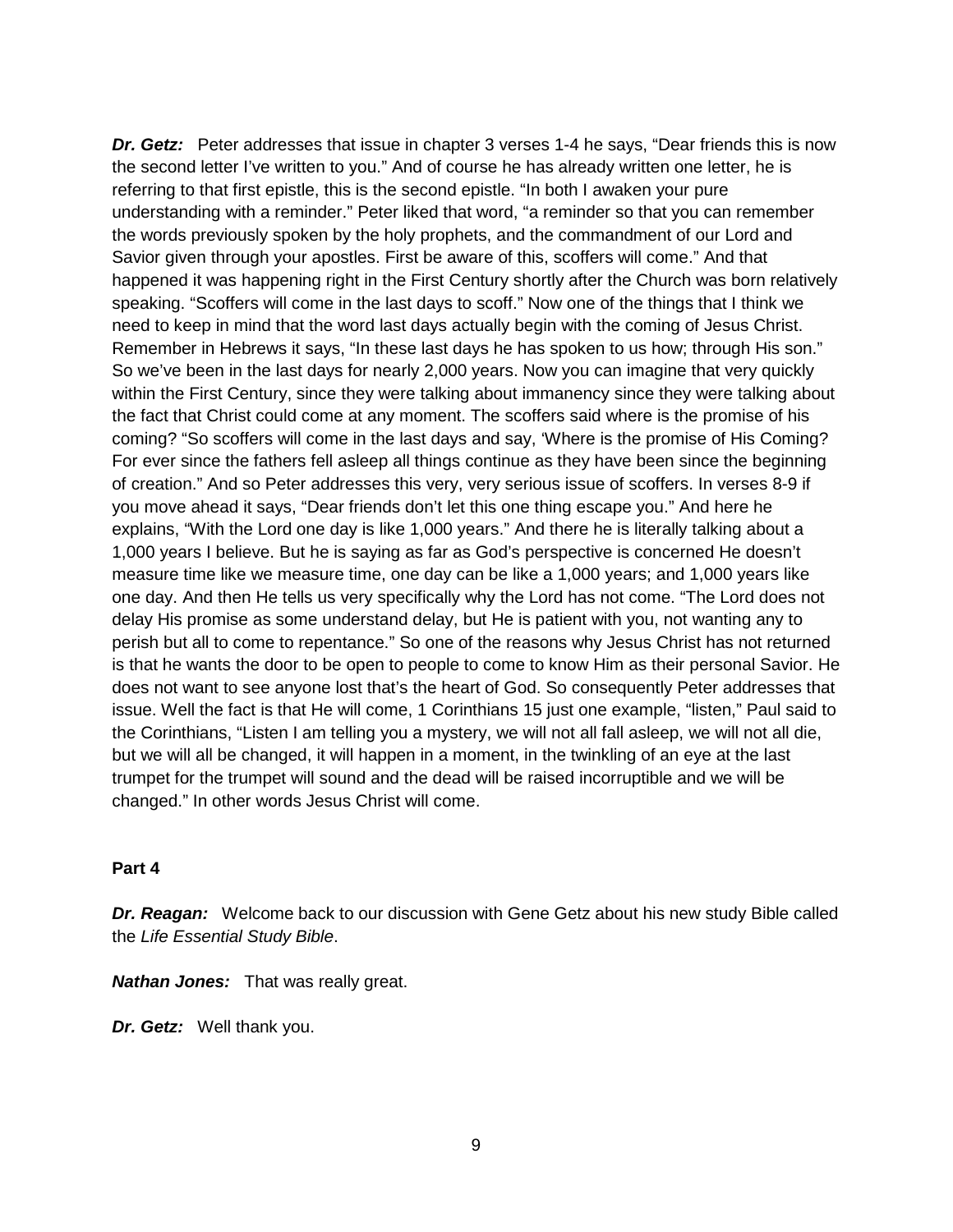*Nathan Jones:* How did you shoot, how long did it take 1,500 videos, and where did you shoot them?

*Dr. Getz:* Well actually the whole process right at the church, and I had a live audience people who committed. Would you believe some of them stayed with me for 6 almost 7 years? And it was great accountability, but I researched, I wrote, I taught it and as we taught it we video tapped it all.

*Dr. Reagan:* So you were doing both at the same time video tapping and this?

*Dr. Getz:* All the same time.

*Dr. Reagan:* When did you sleep?

*Dr. Getz:* Well I figured 4 days a week for 7 years, my wife says 5 days a week.

*Dr. Reagan:* Well listen I know from past experience I used to see you at various restaurants around time.

*Dr. Getz:* Oh, yes, yes.

*Dr. Reagan:* Over in a corner, early in the morning like Grandy's.

*Dr. Getz:* Oh, yes.

*Dr. Reagan:* You sitting there writing and hoping nobody is going to come up and interrupt you.

*Dr. Getz:* Most of it was at Café de France back in a corner.

*Nathan Jones:* Where can folks get a copy of this?

*Dr. Getz:* Well actually they can go to any Christian bookstore.

*Dr. Reagan:* Okay.

*Dr. Getz:* And we also make it available online you can go to lebible.com le standing for Life Essentials, lebible.com.

*Nathan Jones:* Awesome, can they get an on-line version of this Bible?

*Dr. Getz:* They can by going to Amazon and Kindle.

*Nathan Jones:* Okay, download into Kindle.